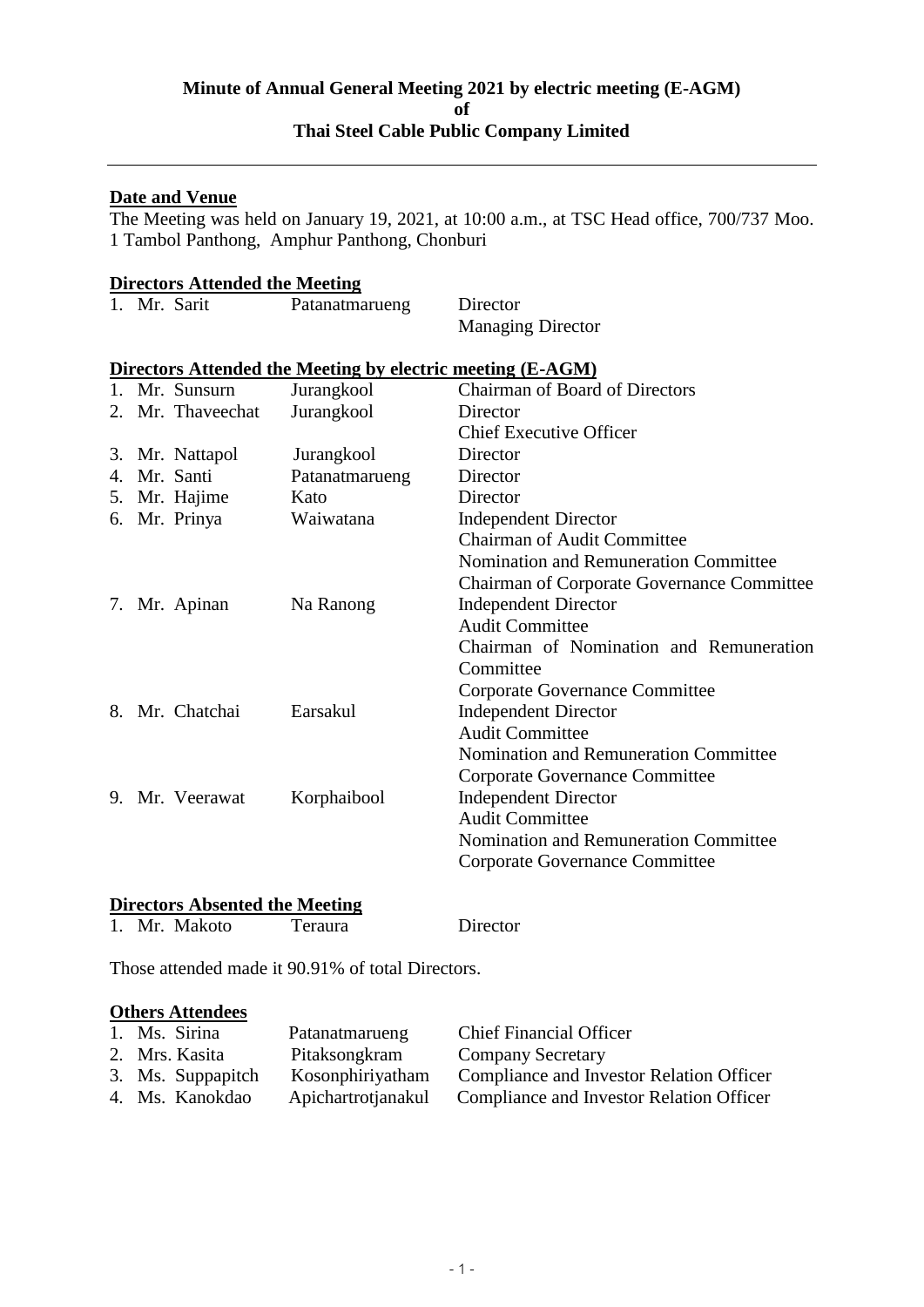# **Others Attendees from EY Auditor by electric meeting (E-AGM)**

| 1. Mrs. Poonnart | Paocharoen    | Company's Auditor and Signed Independent    |
|------------------|---------------|---------------------------------------------|
|                  |               | Auditor Report for year ended September 30, |
|                  |               | 2020                                        |
| 2. Mrs. Kunlapee | Piyawannasuth | Company's Auditor and Signed Independent    |
|                  |               | Auditor Report effective from 2021 onwards  |
| 3. Ms. Sarunya   | Vasukavin     | Manager                                     |

### **Before the Meeting**

Ms. Suppapitch Kosonphiriyatham, Compliance and Investor Relation Officer, the master of ceremonies, introduced the Board of Directors, the management and the auditors (as mentioned above) then explained the meeting proceeding of the Annual General Meeting 2021 by the Electronic Meeting (E-AGM) as followed:

### **1. Meeting Proceeding**

1.1 Shareholders attend the meeting via Weblink that the company sends to the E-mail that the shareholder or proxy has registered with the company and log in by filling in your Username and Password

1.2 The Meeting would be conducted according to the list of agendas respectively as provided in the Notice of the Meeting. In this regards, an assistant of Chairman of the Board of Directors shall clarify to the shareholders in the Meeting for the details of each agenda.

#### **2. Rights to express opinions**

The Company has an opportunity for shareholders to ask question or opine, should any shareholder had any suggestions or questions can be done in 2 ways as follows:

2.1 Press the "Raise Hand" button and the staff will open a microphone to allow shareholders to ask questions or express their opinions.

2.2 Type any questions or comments through the E-meeting system and staff will continue to read the message. Any suggestions or questions from the shareholders that were not relevant to each agenda would be requested to address in the last agenda "To consider others (if any)".

## **3. Voting Methods**

3.1 Used the voting through the E-Voting system.

3.2 Used the voting method on the basis of "one share for one vote" (1 share : 1 vote). At the end of the report of each agenda, master of ceremonies shall request the meeting to vote by informing the Meeting that if there was any "disapproved" and "abstained" vote then the shareholders must minimize the screen of the meeting and go to the E-Voting button to press the voting button on the part. "disapproved" and "abstained" and press confirm again and the system will collect votes.

For those shareholders given proxy, the Company had earlier recorded their votes for each agenda in the computer.

3.3 The votes of each agenda shall be counted only those "disapproved" and "abstained". Such amount would be deducted from total shares attended the Meeting and the rest shall be deemed approval of such agenda. The summary of vote will be presented in the end of each agenda.

3.4 On the director appointment agenda, the Company would consider and vote the election of directors in place of directors vacated office one person at a time, in order to comply with the principles of goods corporate governance.

3.5 In case that the voting of all agenda counting has been completed, the system will be closed.

## **4. The proposed agendas, director nominated candidates, and submit questions in advance.**

During August 15 - November 15, 2020, the Company allowed the shareholders to propose agenda and the qualified candidate in replacement to the Directors to vacate according to criteria and conditions set forth by the Company. There was no shareholder made proposal. For sake of maximum benefit and to reserve the duly rights, shareholder may submit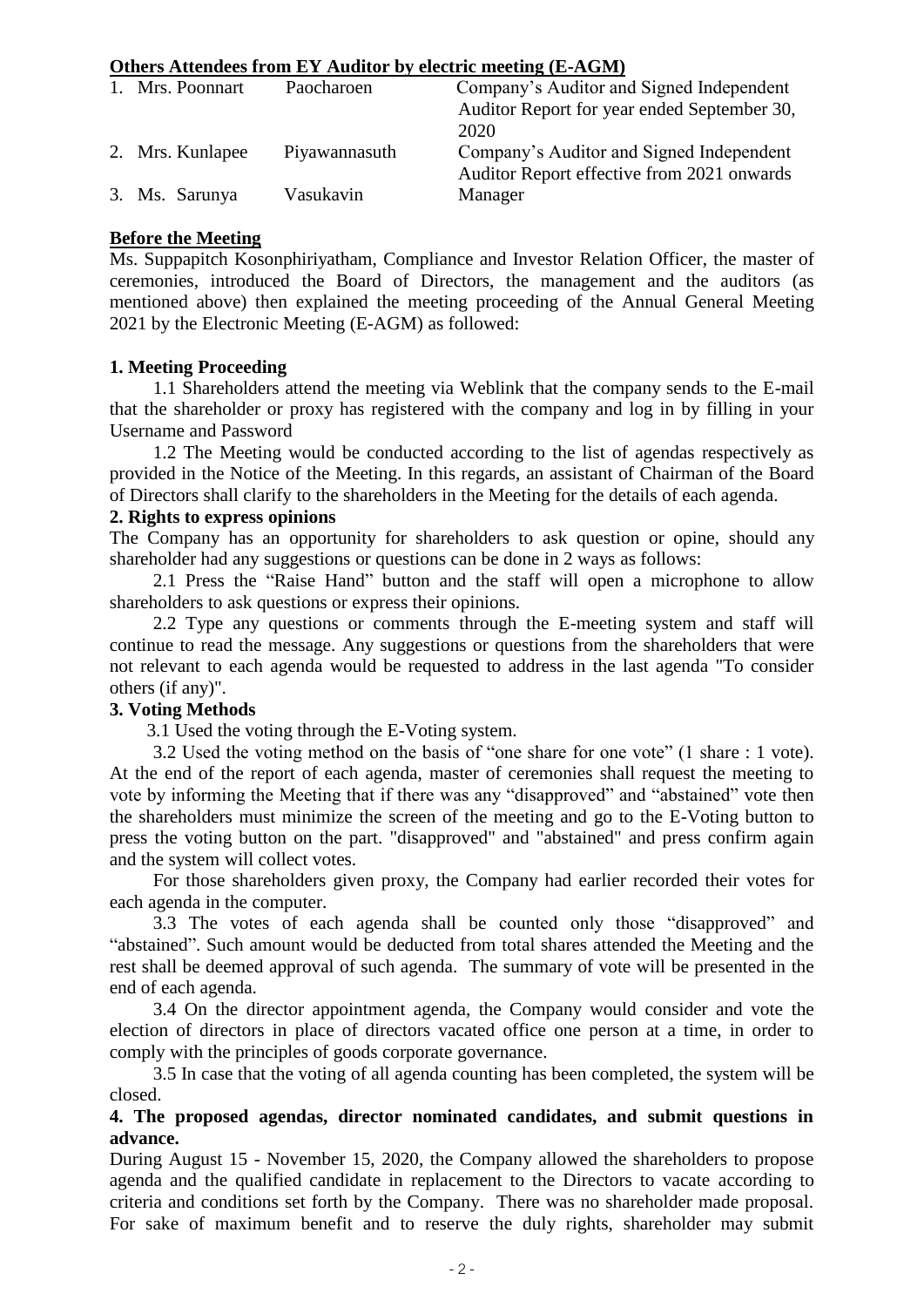questions in advance to the Company within January 5, 2021. There was no shareholder submitted the question.

## **Beginning of the Meeting**

Ms. Suppapitch Kosonphiriyatham, Compliance and Investor Relation Officer, announced that there were 25 shareholders and proxies present, comprised of 15 shareholders or 60.00% attending by themselves and 10 proxies or 40.00%, the totaling was 215,592,027 shares which equivalent to 82.9838% of 259,800,000 shares sold. Such deemed as quorum accordance to relevant regulations and informed that supplement of this Meeting (8 agendas) has been submitted to SET and disclosed on webpage of the Company.

Mr. Sunsurn Jurangkool, Chairman of Board of Directors, acted as the chairman of the Meeting and assigned Mr. Sarit Patanatmarueng, Director and Managing Director, to commence and proceed the Meeting.

Then, Mr. Sarit Patanatmarueng, Director and Managing Director, presented detailed information in accordance with the meeting agendas for shareholder's acknowledgement.

## **Agenda I: To Approve Minute of Annual General Meeting of 2020**

Ms. Suppapitch Kosonphiriyatham, Compliance and Investor Relation Officer, informed that the minute of Annual General Meeting of 2020 held on January 21, 2020 contained 8 agendas and summary of Meeting's consideration had been earlier sent to the shareholders as well as invitation to the Meeting (Attached no. 2), and requested the Meeting to approve.

Questions, suggestions and clarifications made before casting votes on this agenda: -None-

The resolution of this agenda shall require not less than a half of total votes of the shareholders attending the Meeting.

**Resolution:** The Meeting resolved to approve the Minute of Annual General Meeting of 2020 held on January 21, 2020, whereby the Meeting approved as detailed below:

| 215,592,027 | votes | or            | 100.0000% |
|-------------|-------|---------------|-----------|
|             | votes | or            | 0.0000%   |
| $\theta$    | votes | or            | 0.0000%   |
|             | votes | or            | 0.0000%   |
| 215,592,027 | votes | <sub>or</sub> | 100.0000% |
|             |       |               |           |

There were 25 shareholders and proxies in attendance in this agenda.

### **Agenda II: To Acknowledge the Performance of 2020**

Mr. Sarit Patanatmarueng, Director and Managing Director, reported the performance in 2020 as details indicated in Annual Report submitted to shareholders as well as invitation to Meeting (Attached no. 3). The summary of performance was as followed:

**Automobile industry:** the automobile manufacturing output during January-November, 2020 was 1.284 million units. It is equivalent to 64% of 2.014 million units of 2019. The estimated production for year 2020 is around 1.400 million units.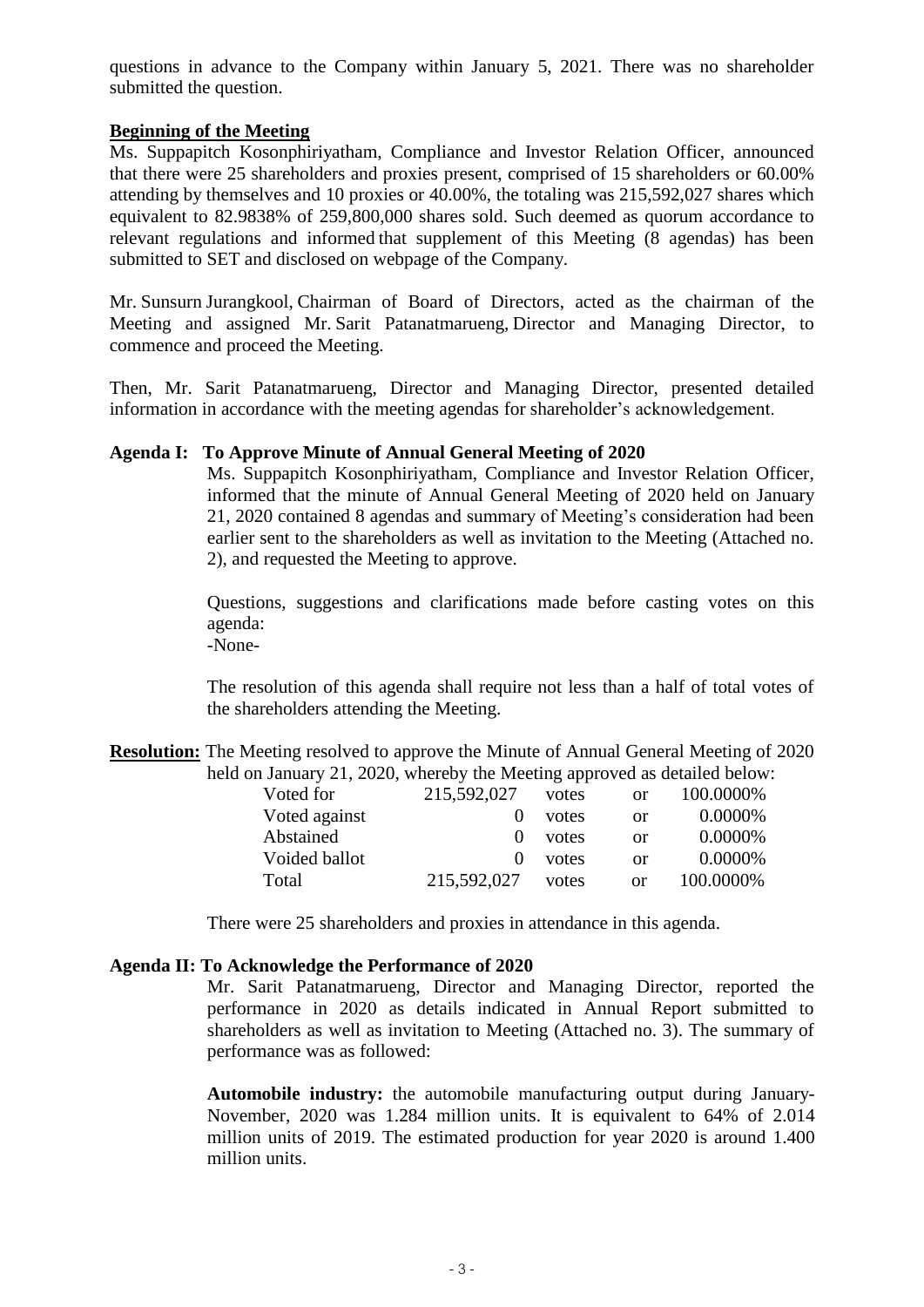The manufacturing output of CBU motorcycles was 1.456 million units equivalent to 75% of 1.948 million units of 2019. The estimated production for year 2020 is around 1.600 million units.

(Source: Federation of Thai Industries as of November 17, 2020)

#### **Performance of 2020 compare with 2019**

Automobile control cable Sales share 67% Production 21.77 million pcs and Market share 70% Motorcycle control cable Sales share 17% Production 7.94 million pcs and Market share 95% Window regulator Sales share 12% Production 0.78 million pcs and Market share 21%

Top 5 Customers Honda Automobiles (Thailand) Co., Ltd. Auto Alliance (Thailand) Co., Ltd. Thai Honda Manufacturing Co., Ltd. Toyota Motor Thailand Co., Ltd. Isuzu Motor (Thailand) Co., Ltd.

#### Result of 2020 CGR survey

In 2020, the Company was at "Excellent" level or 94% for  $5<sup>th</sup>$  consequent years. The survey conducted by the Thai Institute of Directors Association (IOD).

### Thailand Sustainability Investment 2020

In 2020, the Company has received Thailand Sustainability Investment (THSI) award from the Stock Exchange of Thailand. The award has been presented to companies for 4<sup>th</sup> consecutive years as a role model on sustainable business performance.

### Appointment of new director

Mr. Nattapol Jurangkool took the position of director in place of Mr. Wutthiphum Jurangkool whom the resignation has been in effect from January 1, 2021 onwards.

Questions, suggestions and clarifications made before casting votes on this agenda: -None-

This agenda did not require the resolution.

### **Resolution:** The Meeting unanimously acknowledged the performance in 2020.

## **Agenda III: To Approve Financial Statements for Year Ended September 30, 2020**

Mr. Sarit Patanatmarueng, Director and Managing Director, informed the Meeting that the Financial Statements for the fiscal year being presented in the Meeting was ended at September 30, 2020 and had been approved by the Audit Committee and certified by the accounting auditors. Details of statements appeared in 2020 Annual Report which had been sent to the shareholders along with the invitation to this Meeting (Attached no. 3). The summary of statement was as followed:

In 2020, the Company has 2,023.89 million Baht of sales revenue, decreased 1,022.08 million Baht or 33.56% from 2019. The gross profit is 278.67 million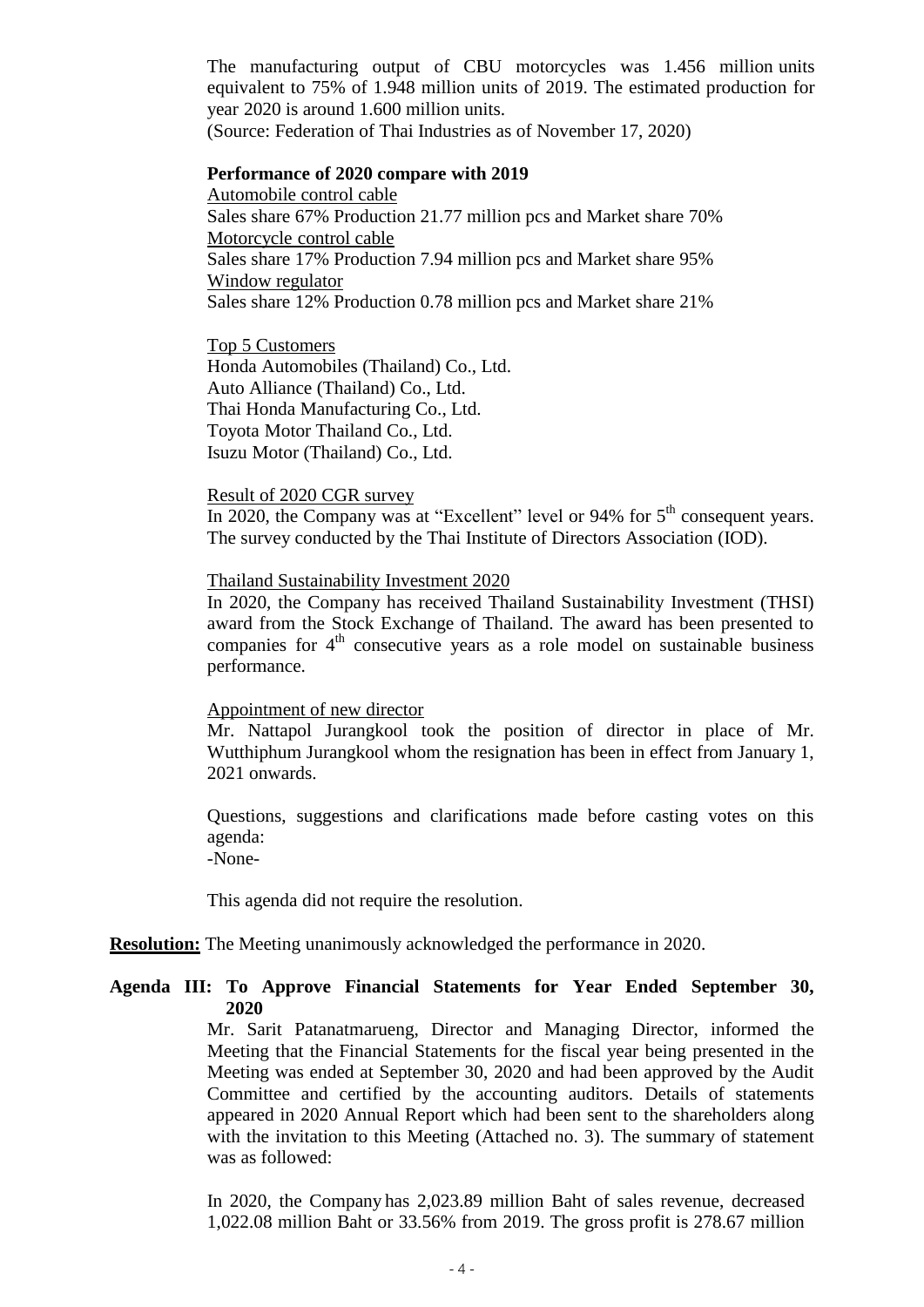Baht, decreased 277.76 million Baht or 4.50% from 2019. The net profit is 85.05 million Baht decreased 134.91 million Baht from 2019 or 3.02% of the sales revenue.

#### MD&A: Management Discussion and Analysis

Ms. Sirina Patanatmarueng, Chief Financial Officer, reported the MD&A as followed.

Gross Profit Ratio of 2020 had decreased 4.50% from the same period of last year. Such was affected from the recession of automotive industry whilst some fixed costs could not be lowered.

Return on Equity (ROE) decreased 7.97% compare to last year due to the lower in profit.

Current ratio in 2020 increased 0.15 times. Such are the effects from the success in controlling expenses.

Debt / Equity Ratio in 2020 went down 0.04 times from the previous year as a result from debt decreased.

Revenue from sales in 2020 was 2,023.89 million Baht, a decrease of 1,022.08 million Baht or 33.56%, due to the global economic recession and the spread of pandemic, the automotive industry the shrinked.

Total profit was 82.36 million Baht and profit from changes in actuarial gain was 2.69 million Baht. Total comprehensive income of 2020 was 85.05 million Baht, a decrease of 134.91 million Baht or 61.33% from the previous year. It is apparently result from lowered in sales, whilst some fixed costs could not be lowered.

The Federation of Thai Industries reported the performance of 9 months period, the car production had dropped 39%. The figure comprised of production for export at 54% and for local consumption at 46%. In aspect of motorcycle, there were production for export at 21% and local at 79%. Both were decreased when compared to same period of last year. It is expected that the spread of the Covid-19 will be less, and Thai industrial will grow along the purchasing appetite that should recover. The Company shall closely monitor and adjust its strategy to cope with changing situations.

Questions, suggestions and clarifications made before casting votes on this agenda:

-None-

The resolution of this agenda shall require not less than a half of total votes of the shareholders attending the Meeting.

**Resolution:** The Meeting resolved to approve the Financial Statements for fiscal year ended September 30, 2020, whereby the Meeting approved as detailed below:

| Voted for     | 215,592,027 votes |           |    | or 100.0000% |
|---------------|-------------------|-----------|----|--------------|
| Voted against |                   | votes     | or | $0.0000\%$   |
| Abstained     |                   | $0$ votes | or | $0.0000\%$   |
| Voided ballot | $\Omega$          | votes     | or | $0.0000\%$   |
| Total         | 215,592,027       | votes     |    | or 100.0000% |
|               |                   |           |    |              |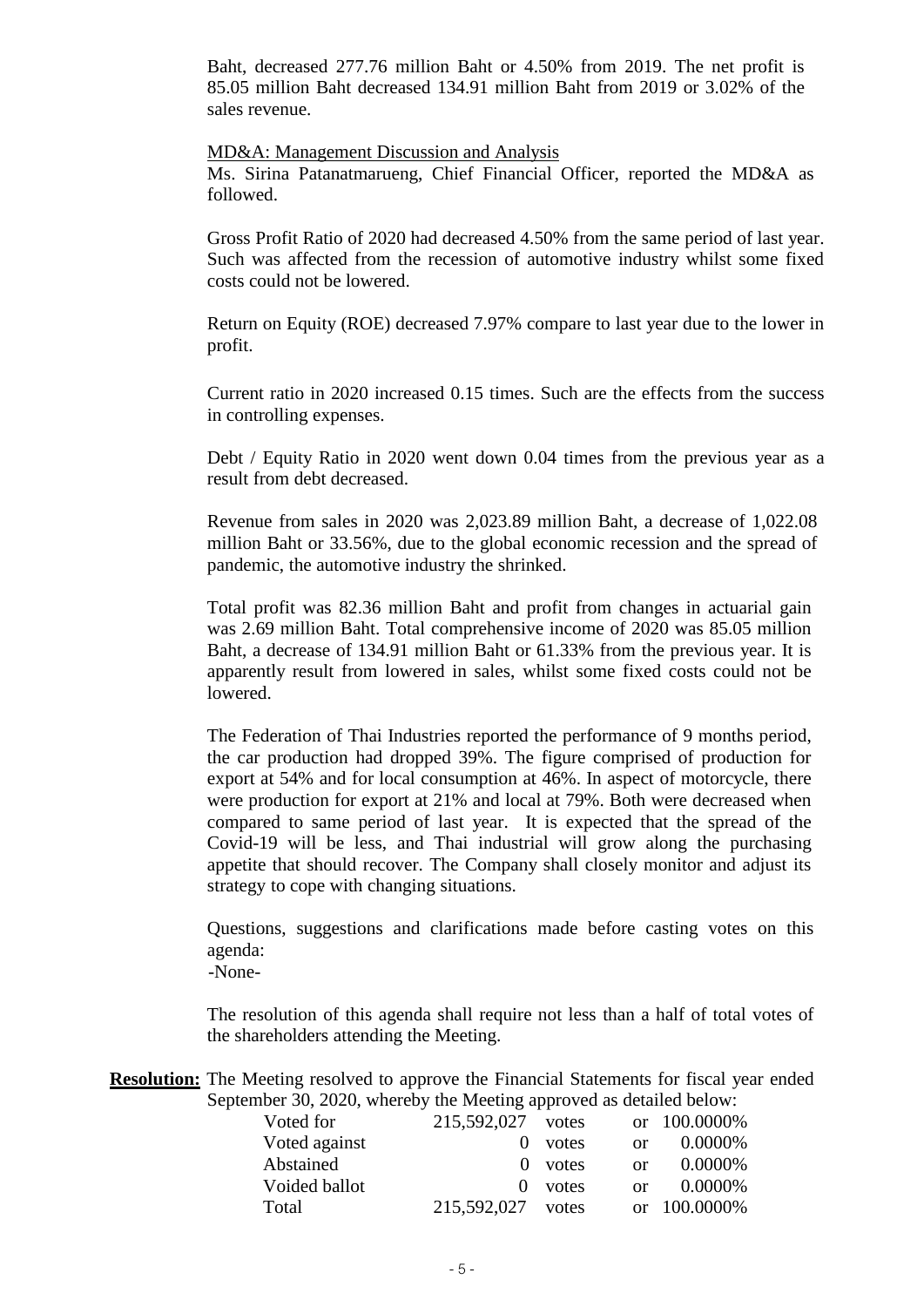There were 25 shareholders and proxies in attendance in this agenda.

#### **Agenda IV: To Approve the Legal Reserve and Dividend Payment of 2020**

Ms. Suppapitch Kosonphiriyatham, Compliance and Investor Relation Officer, explained that

1. Allocation of legal reserve:

The director considered and agreed that the legal reserve of the Company had reached 10% of its registered capital, so there was no necessary to allocate the additional.

2. Allocation of dividend

After considered the investment plan, overall performance, and financial statement that the company made 82,359,986 Baht profit in 2020, the director then proposed the dividend payment at 0.50 Baht per share which equals to 129,900,000 Baht or 158 % of net profit of 2020.

In 2020, the company suspended the interim dividend payment in order to secure the cash flow and support the possible impact from the Coronavirus spreading.

The dividend payment is in accordance with the Company's policy.

The dividend paid from the BOI promotion 56,786,072 Baht at 0.22 Baht per share. Another 73,113,928 Baht at 0.28 Baht per share shall pay from normal operation which entitles to taxable profits at  $20\%$ . The  $2^{\text{nd}}$  portion shall be subject to withholding tax.

The Board of Directors prepared record of shareholders that eligible to receive dividend payment on January 29, 2021 and the dividend will be paid within February 19, 2021.

Questions, suggestions and clarifications made before casting votes on this agenda: -None-

The resolution of this agenda shall require not less than a half of total votes of the shareholders attending the Meeting.

**Resolution:** The Meeting resolved to approve not to allocate the additional legal reserve and to pay the dividend of 2020 as details above, whereby the Meeting approved as detailed below:

| Voted for     | 215,592,027 | votes |               | or 100.0000\% |
|---------------|-------------|-------|---------------|---------------|
| Voted against |             | votes | <sub>or</sub> | $0.0000\%$    |
| Abstained     | $\theta$    | votes | <sub>or</sub> | $0.0000\%$    |
| Voided ballot |             | votes | $\alpha$      | $0.0000\%$    |
| Total         | 215,592,027 | votes |               | or 100.0000%  |

There were 25 shareholders and proxies in attendance in this agenda.

## **Agenda V: To Approve the replacement of Directors to vacate**

Ms. Suppapitch Kosonphiriyatham, Compliance and Investor Relation Officer, informed that According to article 71, Public Company Act and Article of Association of the Company no. 18, the directors of the Company shall vacate from office in the number of 1/3 of total number of directors. The directors vacated the office may be re-elect. Presently, there are 4 directors duly required to vacate as follows: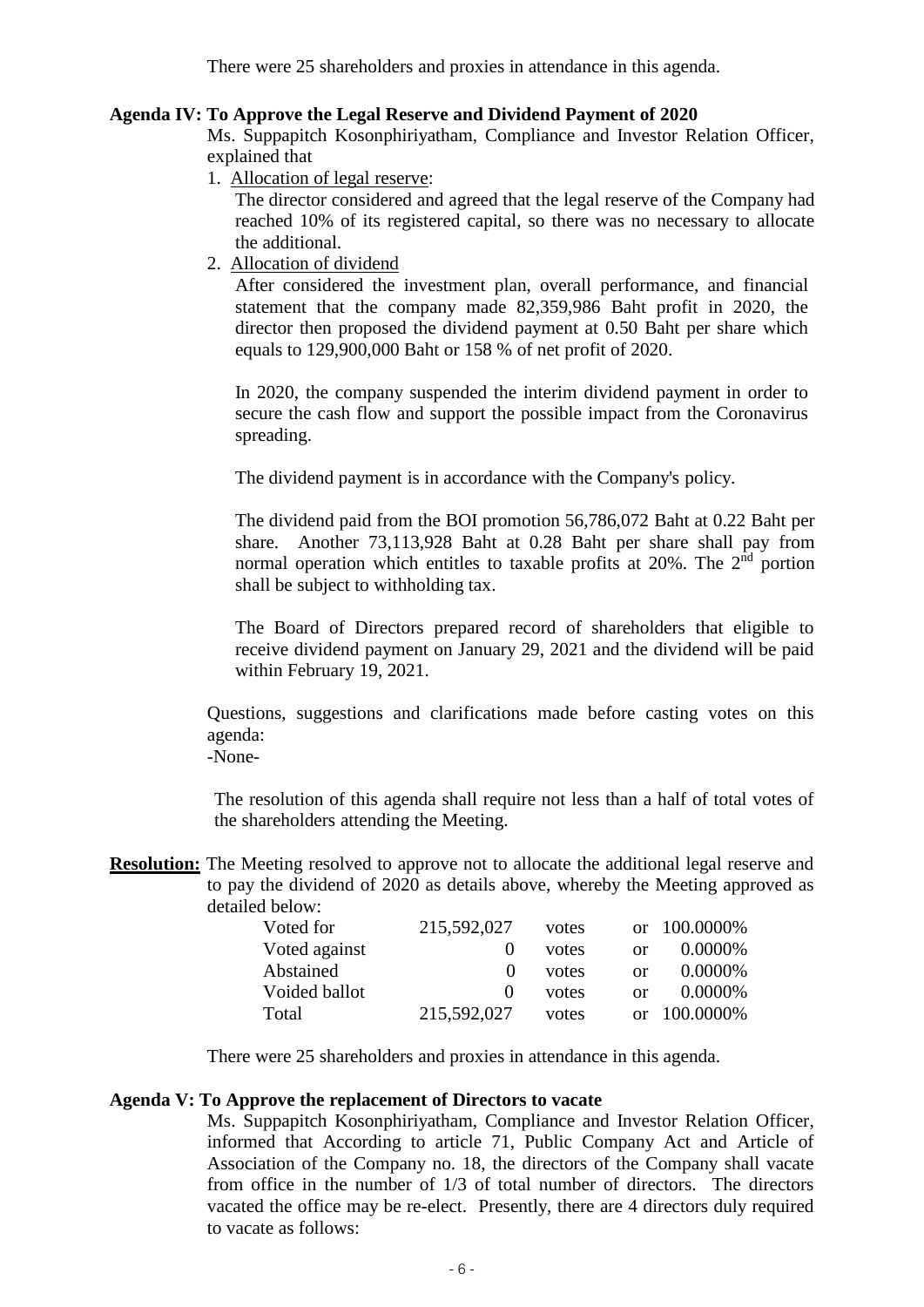| Mr. Sunsurn<br>2. Mr. Makato | Jurangkool<br>Teraura | <b>Chairman of The Board of Directors</b><br>Director     |
|------------------------------|-----------------------|-----------------------------------------------------------|
| 3. Mr. Prinya                | Waiwatana             | Independent Director,<br>Chairman of the Audit Committee, |
|                              |                       | Chairman of the Corporate Governance                      |
|                              |                       | Committee,                                                |
|                              |                       | Nomination and Remuneration                               |
|                              |                       | Committee                                                 |
| 4. Mr. Chatchai              | Earsakul              | Independent Director,                                     |
|                              |                       | Audit Committee,                                          |
|                              |                       | Corporate Governance Committee,                           |
|                              |                       | Nomination and Remuneration                               |
|                              |                       | Committee                                                 |

During August 15 - November 15, 2020, the Company allowed the shareholders to propose the qualified candidate in replacement to the Directors to vacate in 2020 according to criteria and conditions set forth by the Company. There was no shareholder made proposal.

The Board of Directors, excluded those with vested interest, agreed with proposal of the Nomination and Remuneration Committee. The Board of Director considered that Independent Directors who have held positions for more than 9 consecutive years have knowledge, experiences, and understanding of the business and can provide independent opinions and in accordance with applicable guidelines. Therefore, it was deemed appropriate for the meeting to consider and appoint 4 directors vacated from office to resume their position as list above. Details of the 4 directors are disclosed in AGM invitation letter, page 28-36.

Questions, suggestions and clarifications made before casting votes on this agenda:

-None-

The resolution of this agenda shall require not less than a half of total votes of the shareholders attending the Meeting.

In order to comply with the principles of goods corporate governance,

Ms. Suppapitch Kosonphiriyatham, Compliance and Investor Relation Officer, proposed the Meeting to consider the election of directors in place of directors vacated office one person at a time as followed:

| 1. Mr. Sunsurn | Jurangkool | Chairman of The Board of Directors |  |
|----------------|------------|------------------------------------|--|
|----------------|------------|------------------------------------|--|

**Resolution:** The Meeting resolved to approve to re-elect Mr. Sunsurn Jurangkool to resume the position, whereby the Meeting approved as detailed below:

| Voted for     | 127,098,227 | votes |            | or 95.9398\% |
|---------------|-------------|-------|------------|--------------|
| Voted against |             | votes | $\alpha$ r | $0.0000\%$   |
| Abstained     | 5,378,800   | votes | 0r         | 4.0602\%     |
| Voided ballot |             | votes | $\alpha$ r | $0.0000\%$   |
| Total         | 132,477,027 | votes |            | or 100,0000% |

There were 25 shareholders and proxies in attendance in this agenda.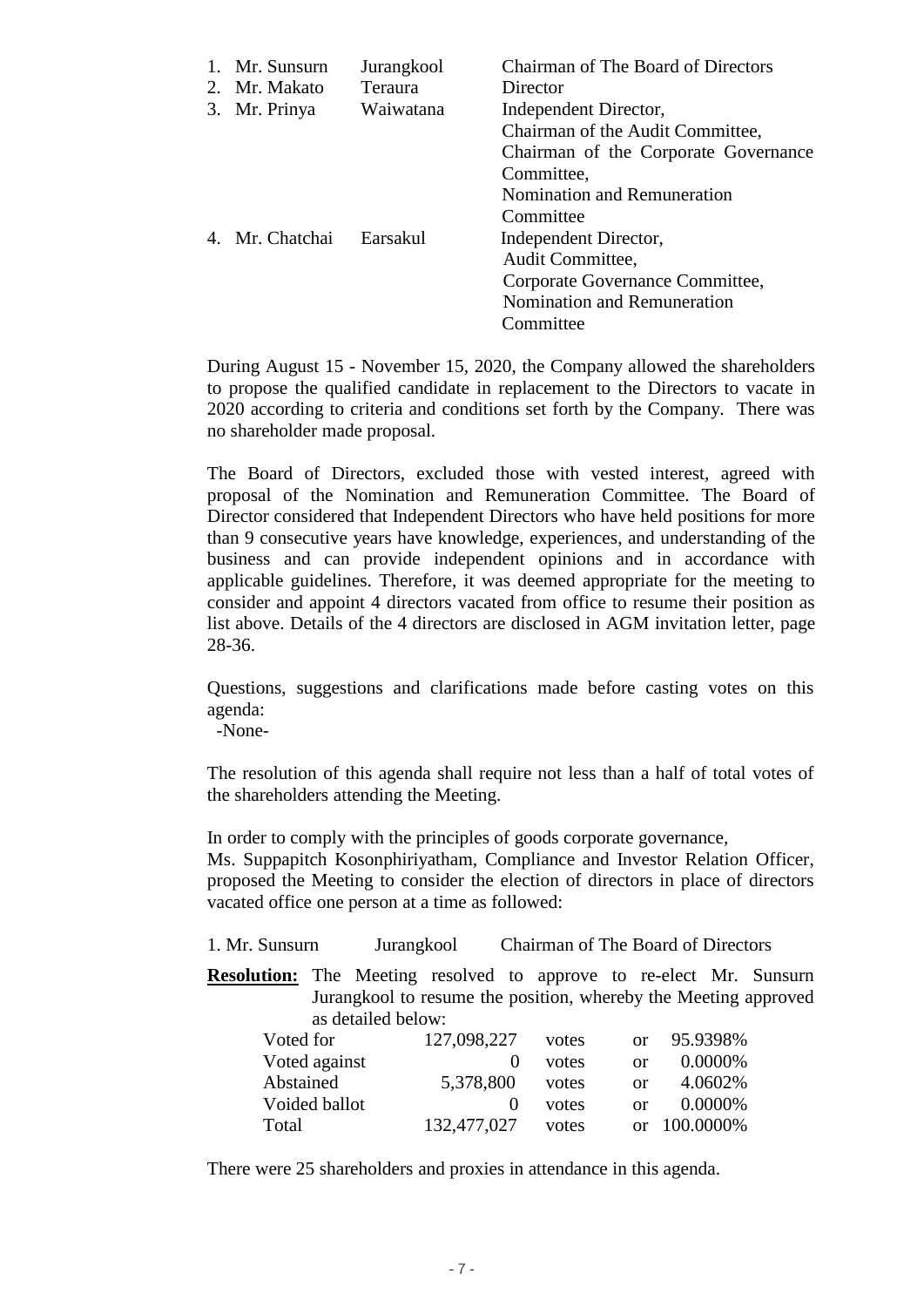2. Mr. Makato Teraura Director

| <b>Resolution:</b> The Meeting resolved to approve to re-elect Mr. Makato Teraura to |               |                                                               |                   |       |               |              |  |
|--------------------------------------------------------------------------------------|---------------|---------------------------------------------------------------|-------------------|-------|---------------|--------------|--|
|                                                                                      |               | resume the position, whereby the Meeting approved as detailed |                   |       |               |              |  |
|                                                                                      | below:        |                                                               |                   |       |               |              |  |
| Voted for                                                                            |               |                                                               | 215,592,027 votes |       |               | or 100.0000% |  |
|                                                                                      | Voted against |                                                               |                   | votes | <sub>or</sub> | $0.0000\%$   |  |
| $\cdots$                                                                             |               |                                                               |                   |       |               | 0.00001      |  |

| v vitel agaillist | .                 | <b>VULCS</b> | $\mathbf{U}$ | <b>0.0000</b> 70 |
|-------------------|-------------------|--------------|--------------|------------------|
| Abstained         |                   | () votes     | $\alpha$     | 0.0000%          |
| Voided ballot     |                   | () votes     | $\alpha$     | 0.0000\%         |
| Total             | 215,592,027 votes |              |              | or 100.0000\%    |
|                   |                   |              |              |                  |

There were 25 shareholders and proxies in attendance in this agenda.

| 3. Mr. Prinya                                                             | Waiwatana                                                       |                                                           |                                      |                                    |               |           |         |  |
|---------------------------------------------------------------------------|-----------------------------------------------------------------|-----------------------------------------------------------|--------------------------------------|------------------------------------|---------------|-----------|---------|--|
|                                                                           |                                                                 | Independent Director,<br>Chairman of the Audit Committee, |                                      |                                    |               |           |         |  |
|                                                                           |                                                                 |                                                           |                                      |                                    |               |           |         |  |
|                                                                           |                                                                 |                                                           | Chairman of the Corporate Governance |                                    |               |           |         |  |
|                                                                           |                                                                 |                                                           | Committee,                           |                                    |               |           |         |  |
|                                                                           |                                                                 |                                                           |                                      | <b>Nomination and Remuneration</b> |               |           |         |  |
|                                                                           |                                                                 |                                                           |                                      | Committee                          |               |           |         |  |
| <b>Resolution:</b> The Meeting resolved to approve to re-elect Mr. Prinya |                                                                 |                                                           |                                      |                                    |               |           |         |  |
|                                                                           | Waiwatana to resume the positions, whereby the Meeting approved |                                                           |                                      |                                    |               |           |         |  |
|                                                                           | as detailed below:                                              |                                                           |                                      |                                    |               |           |         |  |
| Voted for                                                                 |                                                                 | 215,591,927                                               |                                      | votes                              | or            | 100.0000% |         |  |
| Voted against                                                             |                                                                 |                                                           | 100                                  | votes                              | <sub>or</sub> |           | 0.0000% |  |
| Abstained                                                                 |                                                                 |                                                           | $\Omega$                             | votes                              | $\alpha$      |           | 0.0000% |  |
| Voided ballot                                                             |                                                                 |                                                           | 0                                    | votes                              | <sub>Or</sub> |           | 0.0000% |  |

Total 215,592,027 votes or 100.0000%

There were 25 shareholders and proxies in attendance in this agenda.

| 4. Mr. Chatchai                                                             | Earsakul        |          |                  | Independent Director, |                                 |  |
|-----------------------------------------------------------------------------|-----------------|----------|------------------|-----------------------|---------------------------------|--|
|                                                                             |                 |          | Audit Committee, |                       |                                 |  |
|                                                                             |                 |          |                  |                       | Corporate Governance Committee, |  |
|                                                                             |                 |          |                  |                       | Nomination and Remuneration     |  |
|                                                                             |                 |          | Committee        |                       |                                 |  |
| <b>Resolution:</b> The Meeting resolved to approve to re-elect Mr. Chatchai |                 |          |                  |                       |                                 |  |
| Earsakul to resume the positions, whereby the Meeting approved as           |                 |          |                  |                       |                                 |  |
|                                                                             | detailed below: |          |                  |                       |                                 |  |
| Voted for                                                                   | 215,591,927     |          | votes            | $\alpha$              | 100.0000%                       |  |
| Voted against                                                               |                 | 100      | votes            | <sub>or</sub>         | 0.0000%                         |  |
| Abstained                                                                   |                 | $\Omega$ | votes            | <sub>or</sub>         | 0.0000%                         |  |
| Voided ballot                                                               |                 | $\Omega$ | votes            | <sub>or</sub>         | 0.0000%                         |  |
| Total                                                                       | 215,592,027     |          | votes            | $\alpha$              | 100.0000%                       |  |

There were 25 shareholders and proxies in attendance in this agenda.

## **Agenda VI: To Consider Compensation of Board of Directors and Sub-committee in 2021**

Ms. Suppapitch Kosonphiriyatham, Compliance and Investor Relation Officer, informed that the Nomination and Remuneration Committee has determined prudently so the remuneration of directors and sub-committee are provided appropriately to the duty and responsibility that comparable to its peers, economic situation, growth of revenue and profit, assets and dividends for shareholders of the company, including the number of directors. The Nomination and Remuneration Committee and the Board of Directors deemed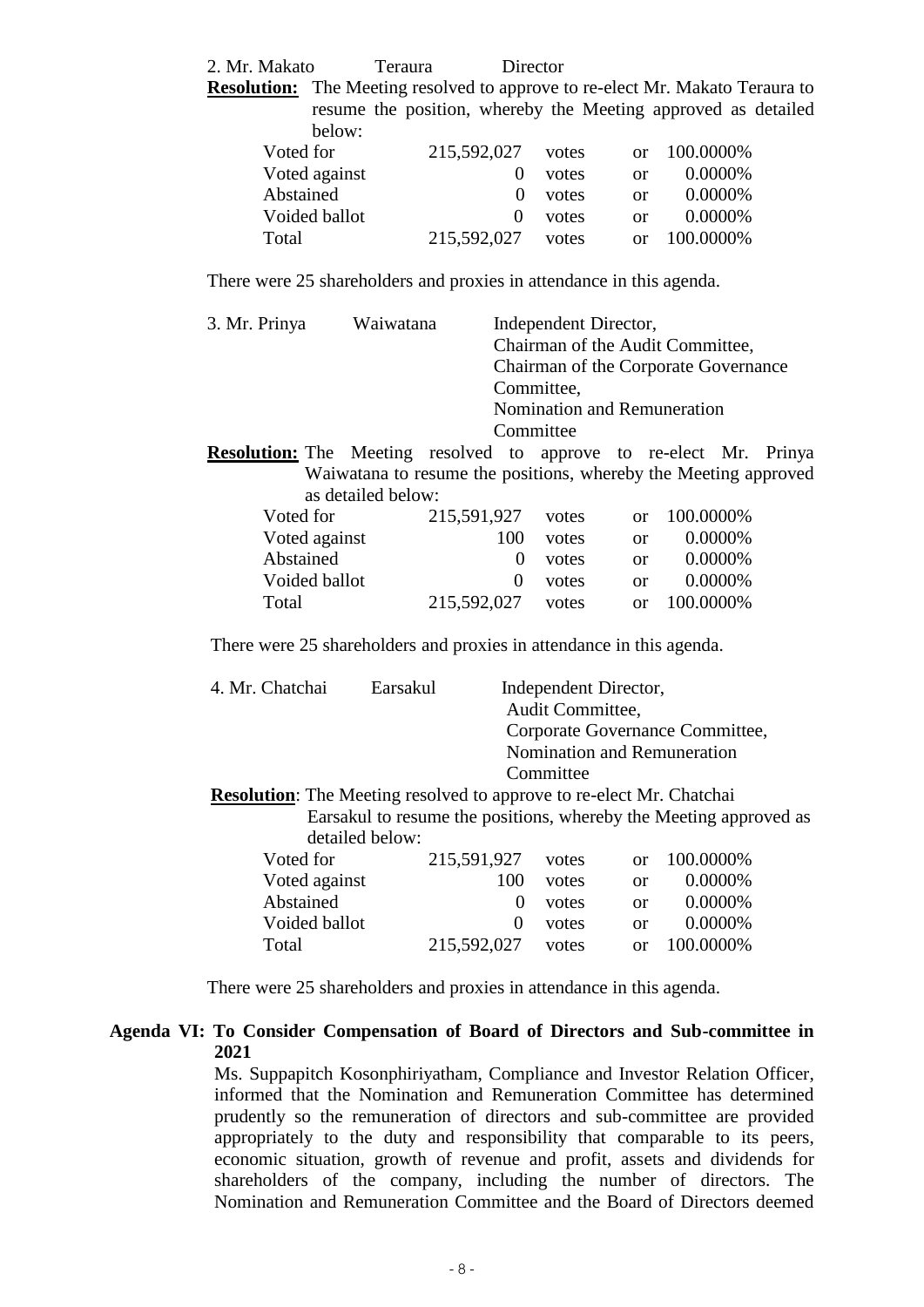appropriate to propose to the shareholders' Meeting the compensation in 2021 for directors and sub-committee as followed:

| <b>Remuneration of Committee</b><br>and Sub-Committee                                                                     | 2020                           | 2021            |  |  |  |
|---------------------------------------------------------------------------------------------------------------------------|--------------------------------|-----------------|--|--|--|
| 1. Annual remuneration                                                                                                    |                                |                 |  |  |  |
| 1.1 Meeting fee<br>(per attendance)                                                                                       |                                |                 |  |  |  |
| • Chairman of director                                                                                                    | Baht<br>35,000                 | 35,000<br>Baht  |  |  |  |
| • Director, sub-committee                                                                                                 | Baht<br>25,000                 | 25,000<br>Baht  |  |  |  |
| Sub-committee comprised of Audit Committee, Nomination and Remuneration<br>Committee, and Corporate Governance Committee. |                                |                 |  |  |  |
| 1.2 Director bonus at 1.50%<br>of dividend paid from<br>annual performance.                                               | 1.50% in 2019<br>1.50% in 2020 |                 |  |  |  |
| 2. Other benefits                                                                                                         | reimbursement                  | reimbursement   |  |  |  |
|                                                                                                                           | in case of                     | in case of      |  |  |  |
|                                                                                                                           | resignation / out              | resignation /   |  |  |  |
|                                                                                                                           | of position                    | out of position |  |  |  |
| Reimbursement in case of resignation / out of position                                                                    |                                |                 |  |  |  |
| Definition of Director: Director and Sub-Committee                                                                        |                                |                 |  |  |  |
| • The Director must serve the position at least 10 consecutive calendar years.                                            |                                |                 |  |  |  |
| • Once the Director is resigned or out of position, the payment will be made in 30                                        |                                |                 |  |  |  |

days from the effective date.

• Remuneration: (annual income / 12) x service years (maximum 20 years)

Questions, suggestions and clarifications made before casting votes on this agenda:

-None-

This agenda shall require the votes of not less than two-third of the total votes of the shareholders attending the Meeting.

**Resolution:** After consideration, the Meeting resolved to designate compensation of directors and sub-committee in 2021 as detail stated above, whereby the Meeting approved as detailed below:

| Voted for     | 215,592,027 votes |           | <sub>or</sub> | 100.0000% |
|---------------|-------------------|-----------|---------------|-----------|
| Voted against |                   | votes     | or            | $0\%$     |
| Abstained     |                   | $0$ votes | or            | $0\%$     |
| Voided ballot | $\theta$          | votes     | or            | $0\%$     |
| Total         | 215,592,027       | votes     | <sub>or</sub> | 100.0000% |

There were 25 shareholders and proxies in attendance in this agenda.

#### **Agenda VII: To Appoint the Financial Auditor and Assign the Remuneration of 2021**

Ms. Suppapitch Kosonphiriyatham, Compliance and Investor Relation Officer, informed that upon advice of the Audit Committee, it is deemed appropriate that the shareholder's meeting shall consider the appointment of accounting auditor and specify annual remuneration for year 2021 as follows:

| 1. Mr. Kritsada Lerdwana,       | Registered Accountant No. 4958 and/or |
|---------------------------------|---------------------------------------|
| 2. Ms. Vissuta Jariyathanakorn, | Registered Accountant No. 3853 and/or |
| 3. Ms. Kunlapee Piyawannasuth,  | Registered Accountant No. 6137        |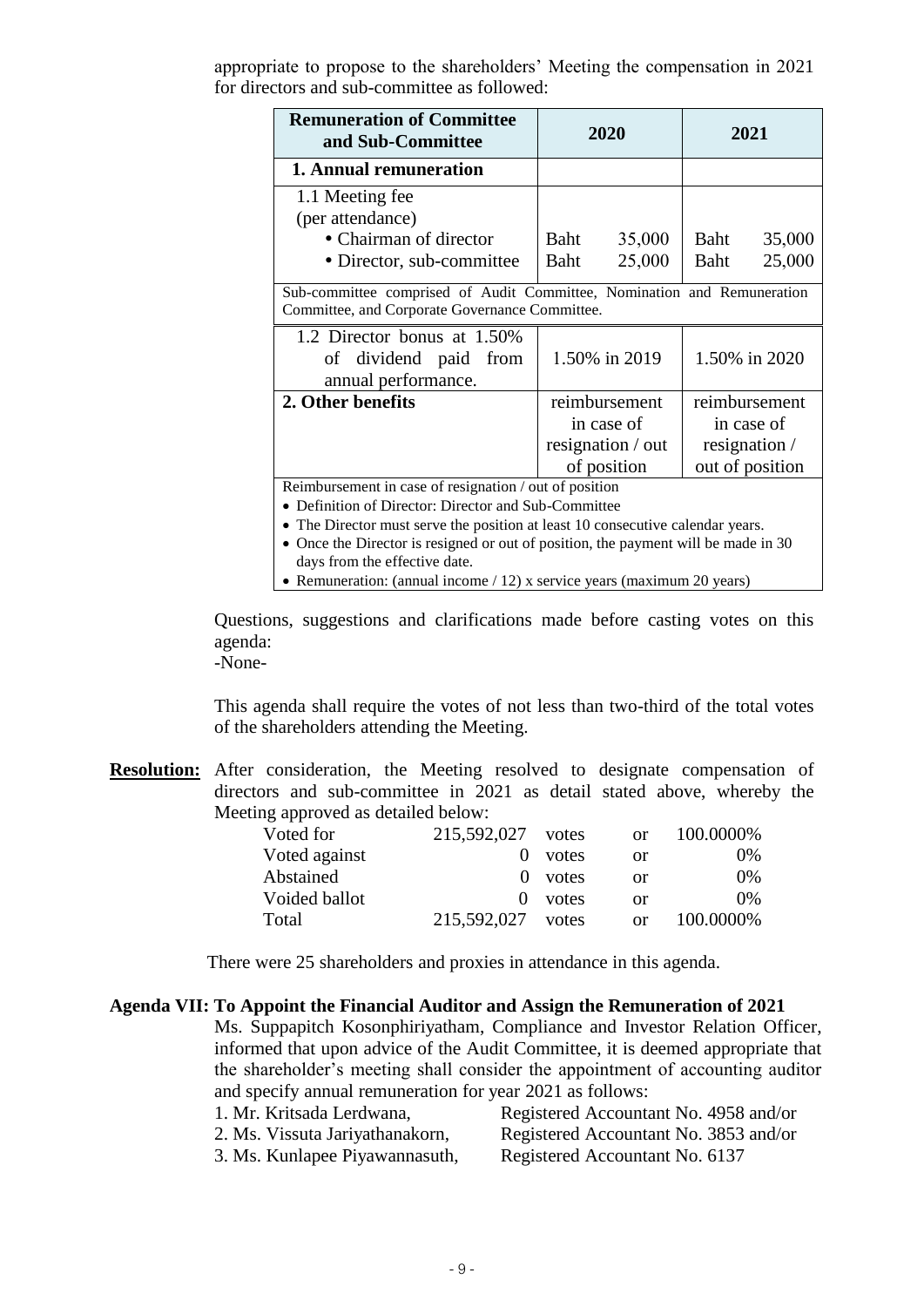| <b>Auditor</b>              | <b>Appointed as Company's Auditor</b><br>(year) |
|-----------------------------|-------------------------------------------------|
| Mr. Kritsada Lerdwana       |                                                 |
| Ms. Vissuta Jariyathanakorn |                                                 |
| Ms. Kunlapee Piyawannasuth  |                                                 |

Annual Audit Fee 2021

| <b>Total</b>                           | 960,000 Baht |
|----------------------------------------|--------------|
| - Review quarterly financial statement | 360,000 Baht |
| - Audit annual financial statement     | 600,000 Baht |

Other fee

In 2021, EY provided service in auditing BOI task upon fee at 270,000 Baht.

# **Total 1,230,000 Baht**

Note that the accounting auditors have no relation or vested interest with the Company, executives, major shareholders, including related person in manner that may cause effect to perform service independently.

Questions, suggestions and clarifications made before casting votes on this agenda:

-None-

The resolution of this agenda shall require not less than a half of total votes of the shareholders attending the Meeting.

**Resolution:** The Meeting unanimously resolved to appoint the financial auditor and specify the remuneration for year 2021 as detail above, whereby the Meeting approved as detailed below:

| Voted for     | 215,592,027       | votes | or | 100.0000% |
|---------------|-------------------|-------|----|-----------|
| Voted against |                   | votes | or | 0%        |
| Abstained     | $\mathbf{\Omega}$ | votes | or | $0\%$     |
| Voided ballot |                   | votes | or | $0\%$     |
| Total         | 215,592,027       | votes | or | 100.0000% |

There were 25 shareholders and proxies in attendance in this agenda.

## **Agenda VIII: Others (if any)**

This agenda was provided for shareholders to ask question or opine, and/or for the Board of Directors to clarify any questions or concerns (if any). It would not propose other agendas to consider or vote on this agenda.

Mr. Sarit Patanatmarueng, Director and Managing Director, reported information on the automotive industry as follows:

### Summary of important economic events throughout the year 2020

January At end of 2019, Thailand was in recession along with many incidents such as the end of General Motors eras in Thailand, the trade war between USA and China that continued till early 2020, etc. There followed by the conflict between USA and Iran which had started the war.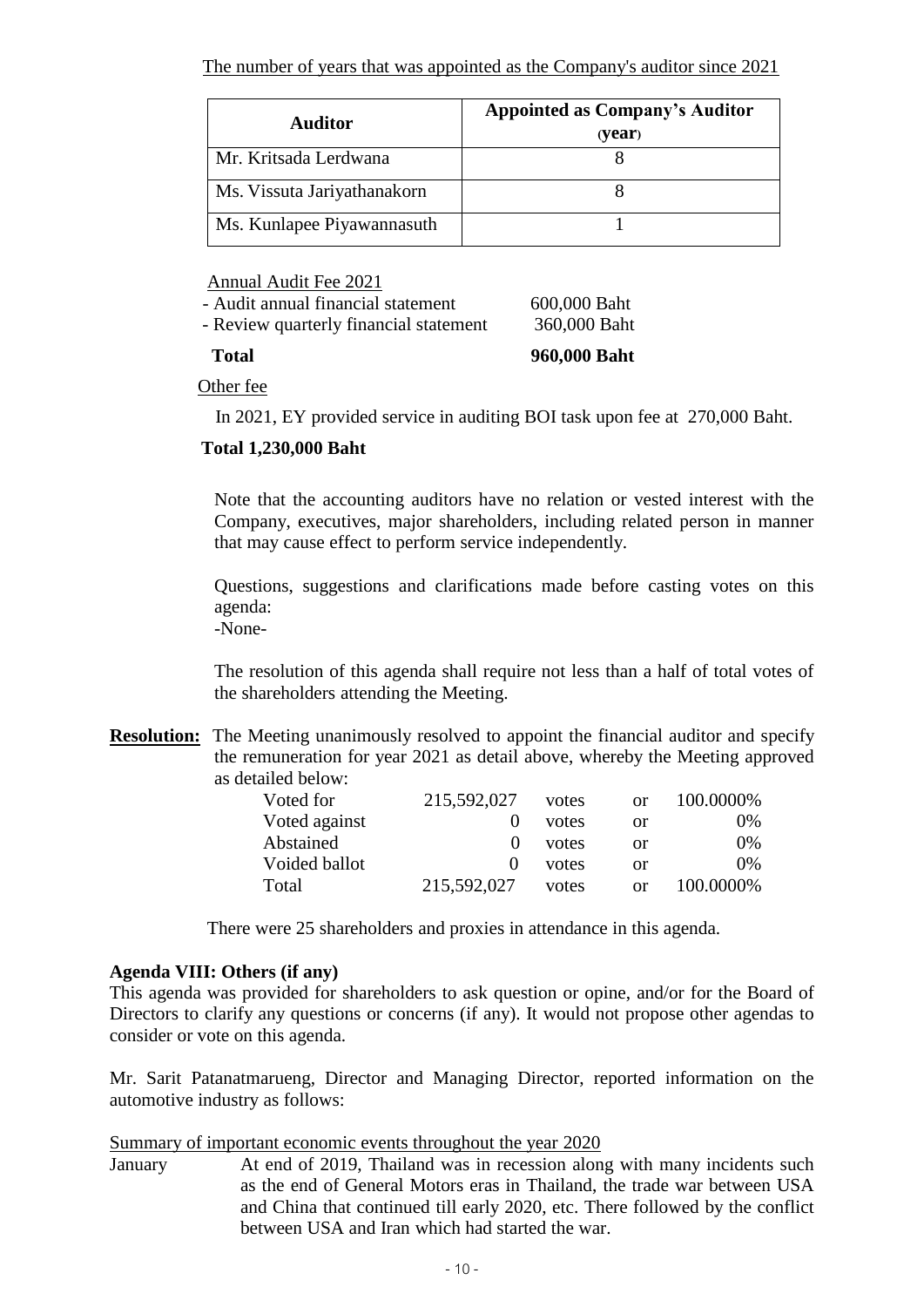| February         | The coronavirus outbreak originated in China and spread all over the world.                                                                                                                                                                                                                                                                                                                                                                                                                                                                                                                                          |  |  |  |  |
|------------------|----------------------------------------------------------------------------------------------------------------------------------------------------------------------------------------------------------------------------------------------------------------------------------------------------------------------------------------------------------------------------------------------------------------------------------------------------------------------------------------------------------------------------------------------------------------------------------------------------------------------|--|--|--|--|
|                  | Its effect became huge and global.                                                                                                                                                                                                                                                                                                                                                                                                                                                                                                                                                                                   |  |  |  |  |
| $March - May$    | From the spread of COVID-19 that knockout the global economy, Thai<br>stock market condition was extremely volatile since then. The Stock<br>Exchange of Thailand has temporarily suspended the trading or the so-called<br>the circuit breaker on March 12-13. Such was remarked as the $1st$ time in 10<br>years. The lockdown policy has been launched in many countries around the<br>world. For Thailand, the official lockdown began in April. The automobile<br>companies in many countries also announce the suspension of production.<br>Total production of vehicles decreased in same way as the business |  |  |  |  |
|                  | internationally. The car production in April was at its lowest in 30 years.                                                                                                                                                                                                                                                                                                                                                                                                                                                                                                                                          |  |  |  |  |
| June             | Nissan announced the production shut down in Indonesia and relocated to<br>Thailand.                                                                                                                                                                                                                                                                                                                                                                                                                                                                                                                                 |  |  |  |  |
| $July - October$ | "Lift the lockdown" of many countries began in July. As a result, the<br>automobile production has recovered in August and gradually improved<br>since then.                                                                                                                                                                                                                                                                                                                                                                                                                                                         |  |  |  |  |
| November         | The automobile production as a whole in November was higher than of<br>2019. The join signing of the Regional Comprehensive Economic<br>Partnership (RCEP) has introduced and allowed a good signal of economic<br>recovery. In addition, the election for the 46th US President could be the<br>indication of a major shift that will help revive the economy of both the<br>USA and around the world.                                                                                                                                                                                                              |  |  |  |  |
| December         | The World Health Organization (WHO) has committed to distribute the<br>coronavirus vaccine worldwide. For Thailand, it is expected that vaccine<br>will apply during February - March 2021.                                                                                                                                                                                                                                                                                                                                                                                                                          |  |  |  |  |

Global economic growth in 2020 – 2021

According to World Bank, the economy is assessed by GDP of major countries worldwide:

| <b>GDP</b>                      | 2020<br>(Estimated) | 2020<br>(Actual) | 2021<br>(Estimated) |
|---------------------------------|---------------------|------------------|---------------------|
| World                           | $-4.4%$             | $-4.3%$          | 4.0%                |
| Thailand                        | $-7.1\%$            | $-6.5\%$         | 4.0%                |
| China                           | 1.9%                | 2.0%             | 7.9%                |
| India                           | $-10.3\%$           | $-9.6%$          | 5.4%                |
| Japan                           | $-5.3\%$            | $-5.3\%$         | 2.5%                |
| Russia                          | $-4.1\%$            | $-4.0\%$         | 2.6%                |
| Euro area                       | $-7.2%$             | $-2.9\%$         | 3.3%                |
| Middle East and Central Asia    | $-4.1\%$            | $-5.0\%$         | 2.1%                |
| <b>USA</b>                      | $-4.3\%$            | $-5.4\%$         | 3.3%                |
| Latin America and the Caribbean | $-8.1\%$            | $-6.9\%$         | 3.7%                |

### TSC new product

The company earns new opportunities whilst maintains the trust from customers in manufacture both cable and non-cable products. Whether the economic slowdown or pandemic situation, the company still continuously develops itself and creates new products.

### Great Wall Motors started production in Thailand

Great Wall Motors, one of major automobile manufacturer from China, has start production and distribution in Thailand. This reflects that Thailand is still the interesting target of automotive industry.

Alliance of Isuzu and Mazda

Isuzu and Mazda cooperated to produce the BT-50 pickup truck which due to launch in 2021.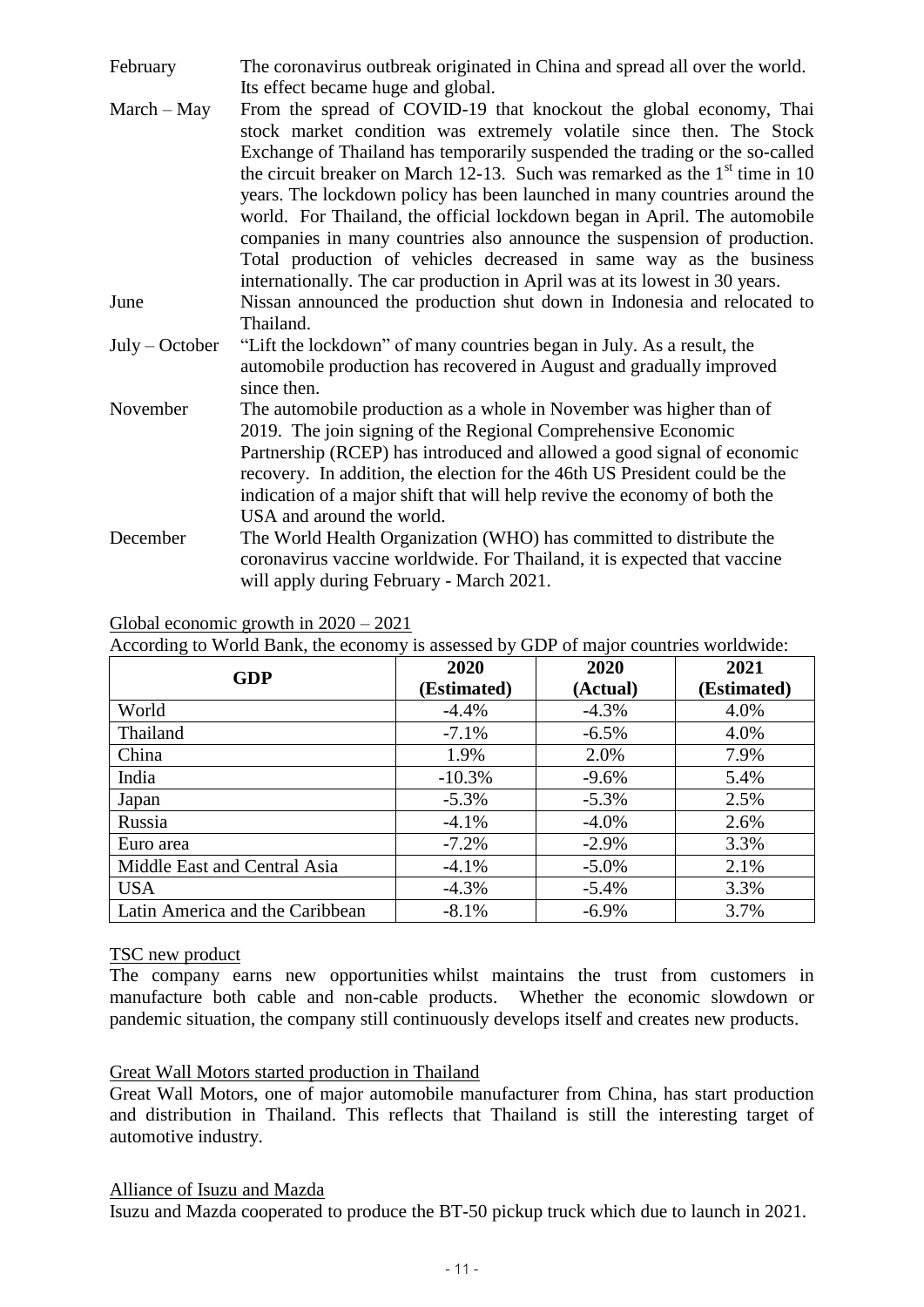## Thailand to be the regional EV hub

Thai government has aimed that Thailand could be the regional EV hub, after the BOI has launched a new round of promoting investment in electric vehicles. Besides the production of electric vehicles, it also covers motorcycles, tricycles, buses, trucks, and boats.

## Nissan stopped Indonesia operation moved to Thailand

Nissan stopped the operation in Indonesia and some countries in order to move to Thailand then export to ASEAN. This proves that Thailand remains the automotive manufacturing hub of ASEAN.

## The Regional Comprehensive Economic Partnership (RCEP)

RCEP is a joint agreement among 10 ASEAN countries included China, Japan, South Korea, Australia and New Zealand. This formation covers a combined population of 2.3 billion people, the combined GDP is approximately 30% of the world GDP and the total trade is 28% of the world trade. This will benefit the business of Thailand in production and export especially the automotive industry.

## TSC future model

TSC has a number of future models up to 2021. For those schedule between 2021 - 2025 are in the negotiation process with customers.

Then, shareholders were given time to ask questions as well as share their opinions and recommendations as follows:

1. Mr. Anuphap Buaruk, the proxy of Mr. Thammasak Homnual, asked that what is the direction of doing business in 2021 in idea of the Managing Director?

Mr. Sarit Patanatmarueng, Director and Managing Director, replied that in 2021 the automotive business will receover, especially after the arrival of vaccine. The company has prepared and developed continuously to get along with the coming trend.

2. Mrs. Thanyarat Kaewpitak, the shareholder, asked that what the performance would be in 2021?

Mr. Sarit Patanatmarueng, Director and Managing Director, explained that it is expected that there will be more sales growth. The key factor will depend on the total production of automobiles. If Thailand can produce 2 million vehicles, the company's sales will likely to reach 3,000 million Baht.

3. Mr. Sarayuth Jadprathum, the proxy of Mr. Songsak Nikornmalakul, asked that both cars and motorcycles tend to move to EV system in near future, which will require a lot of changes in production. Seeing clearly that the impact will occur to TSC, what is next plan from the management?

Mr. Sarit Patanatmarueng, Director and Managing Director, explained that the switch to the electric type is benefit in term of helping the environment and increase capacity of the car. The key factor will depend on the infrastructure such as the electric charging station. Therefore, to use entirely rely on the electric car may not possible at this moment. The company still regards that the control cables are necessary

4. Mrs. Mutta Saidarasamut, the shareholder, asked that if the company seeks for other business rather than the automobile to increase the business opportunity?

Mr. Sarit Patanatmarueng, Director and Managing Director, replied that the company still focuses on the automotive business. However, the company, at the same time, has entered in